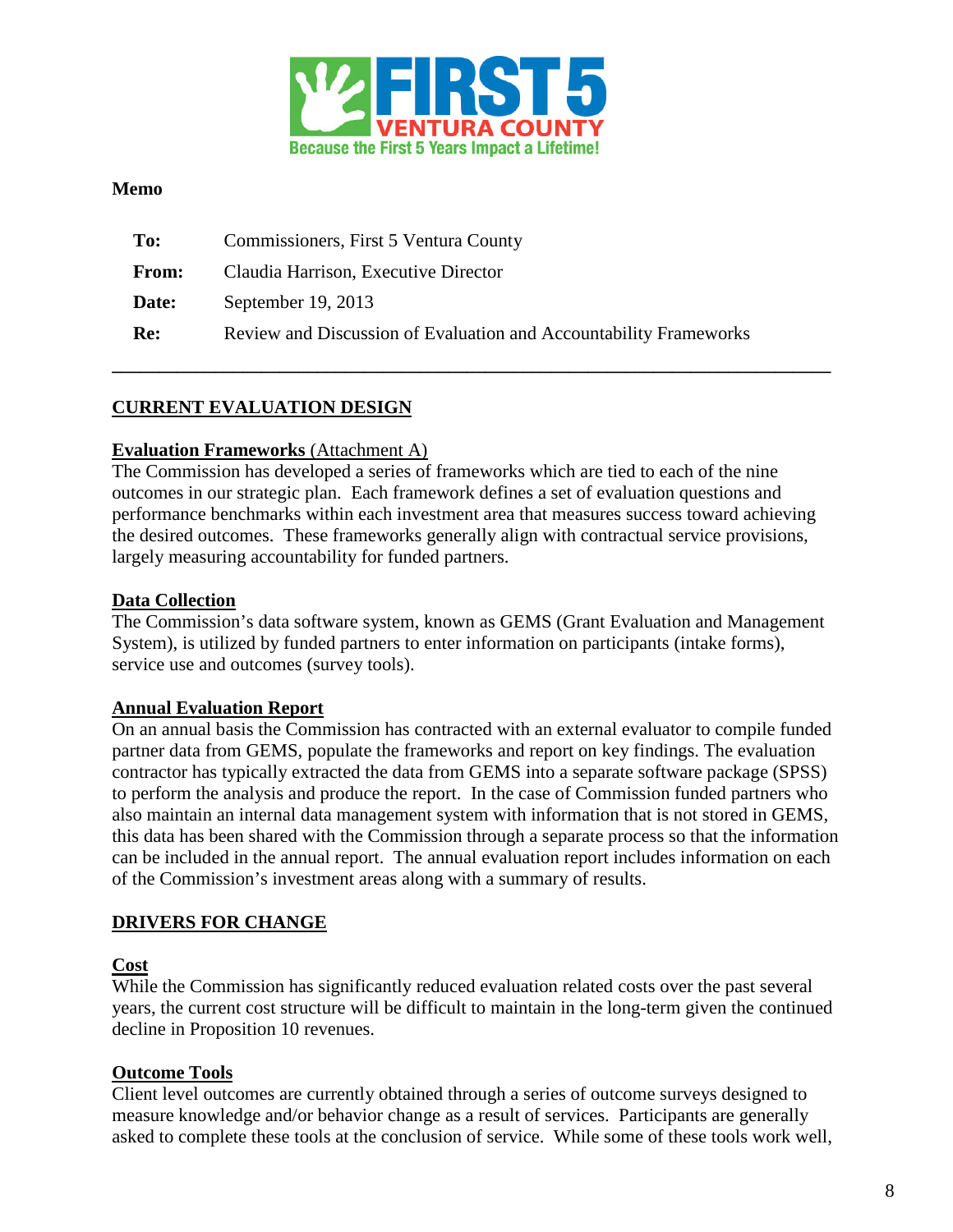such as the DRDP used in preschool settings, other tools are at times too generic for the types of service provided and/or measure participants' outcomes on different types of services. For example, a "Parent and Child Together" program at one NfL may differ in curriculum focus and types of contacts, yet be subject to the same tool to measure outcomes. At times the tool is not relevant to the particular service and, furthermore, when a participant leaves service prior to the use of the tool, the outcome data for that participant becomes unavailable. Outcomes in parent knowledge, early learning and child health are often the result of several different service interventions provided over time.

## **Communication of Results**

The Commission's frameworks have been an important tool for defining the evaluation questions that matter to the Commission and for developing a series of performance measures of accountability for current funded partners. As an accountability tool, these frameworks have been immeasurable in enabling staff and Commissioners to understand results across initiatives and at the level of individual funded partners.

However, the complexity of the information doesn't necessarily answer the simple question of, "But how are we really doing?" Coupling the current accountability frameworks with a few selected indicators could better enable the Commission to communicate progress in each of its three major goal areas.

## **RECOMMENDATIONS**

## **Improve Data Collection System and Processes**

- Redesign software system work with other GEMS counties to develop a common platform, reducing overall long-term costs and developing a more user-friendly system in data intake and report generation
	- o Eliminate any data elements currently collected that are not utilized by the Commission or by funded partners

### **Refine Frameworks**

- Streamline current accountability frameworks (Attachment B)
	- o Consolidate and simplify current accountability frameworks to decrease the number of benchmarks and to align with funder partner service provisions
	- o Utilize current frameworks to measure accountability, reporting significant successes and challenges to the Commission on an annual basis
- Develop an evaluation framework that tracks selected indicators in relation to the Commission's three key goals (Attachment C) to communicate overall results more effectively

### **Revise Outcome Data Collection**

- Identify which outcome tools yield the best measure of progress (e.g., DRDP 2010) and eliminate other tools
- Revise frequency of data collection
	- o Implement "Point in Time" parent survey of all current program participants that would assess changes in family strengthening and children's health over multiple service interventions
	- o Conduct "Exit" assessment for children entering Kindergarten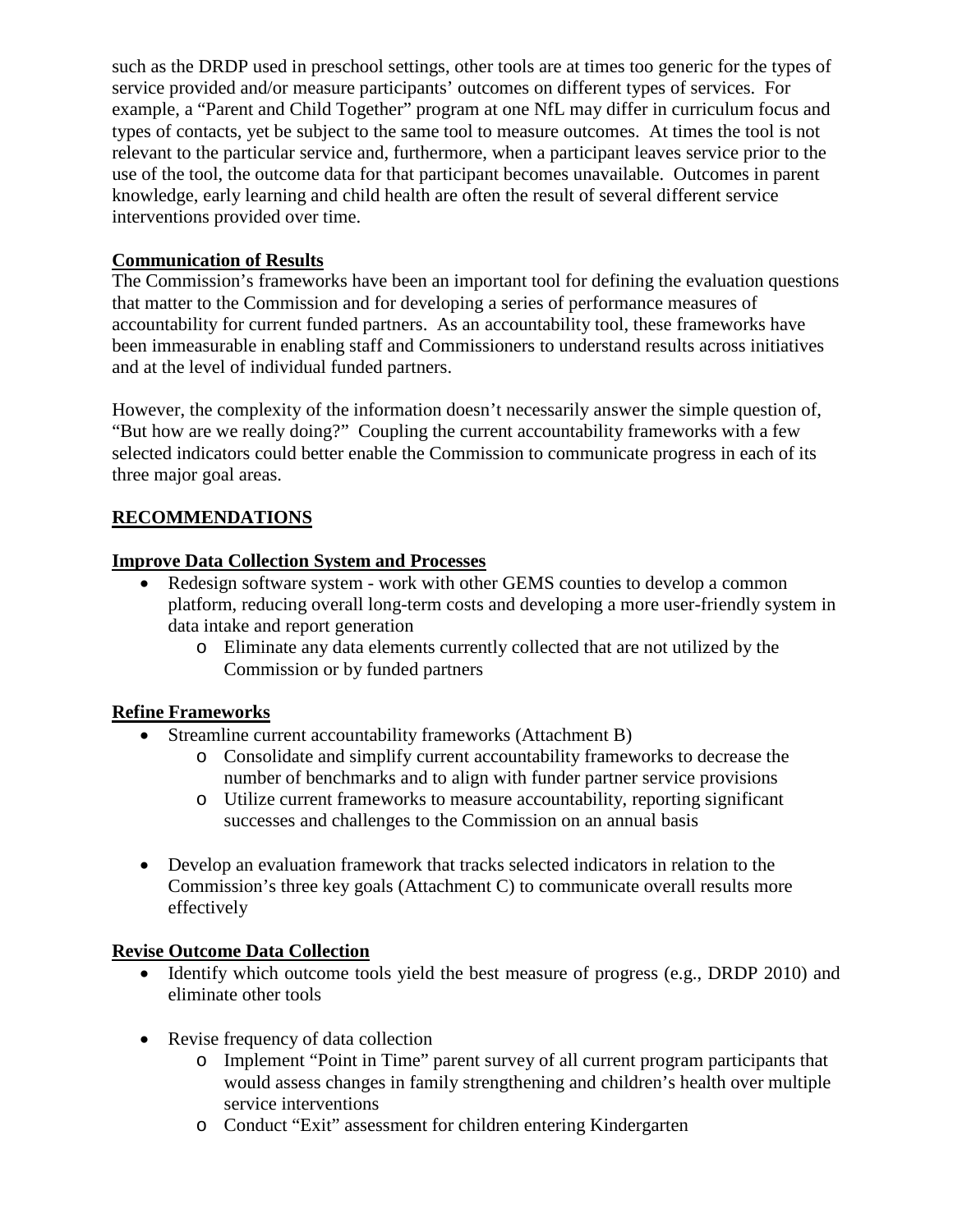- Implement program improvement questionnaires
	- o Engage funded partners in developing tools/questionnaires that would provide feedback to programs for continuous quality improvement

### **Utilize Software System to Generate Reports for Accountability Data;**

#### **Utilizing Evaluation Contractors to Refine Frameworks, Develop Outcome Tools and Provide Further Analysis When Issues are Identified**

- FY 2012-13 Evaluation Report
	- o Generate performance reports for accountability frameworks directly from the GEMS system
		- Utilize staff and/or current evaluation contractor to generate reports on data not available in GEMS
	- o FY 2012-13 Annual Evaluation Report would contain benchmarks populated with current year's data along with an analysis of key findings provided by staff
- FY 2013-14 Evaluation Report
	- o Release bid for evaluation contractor to refine FY 2013-14 evaluation design and outcome tools
	- o Generate performance reports from accountability frameworks directly from the GEMS system
	- o FY 2013-14 Annual Evaluation Report would contain benchmarks populated with current year's data along with a summary of key accountability findings provided by staff
	- o FY 2013-14 Annual Evaluation Report would also provide data and analysis on "high level" framework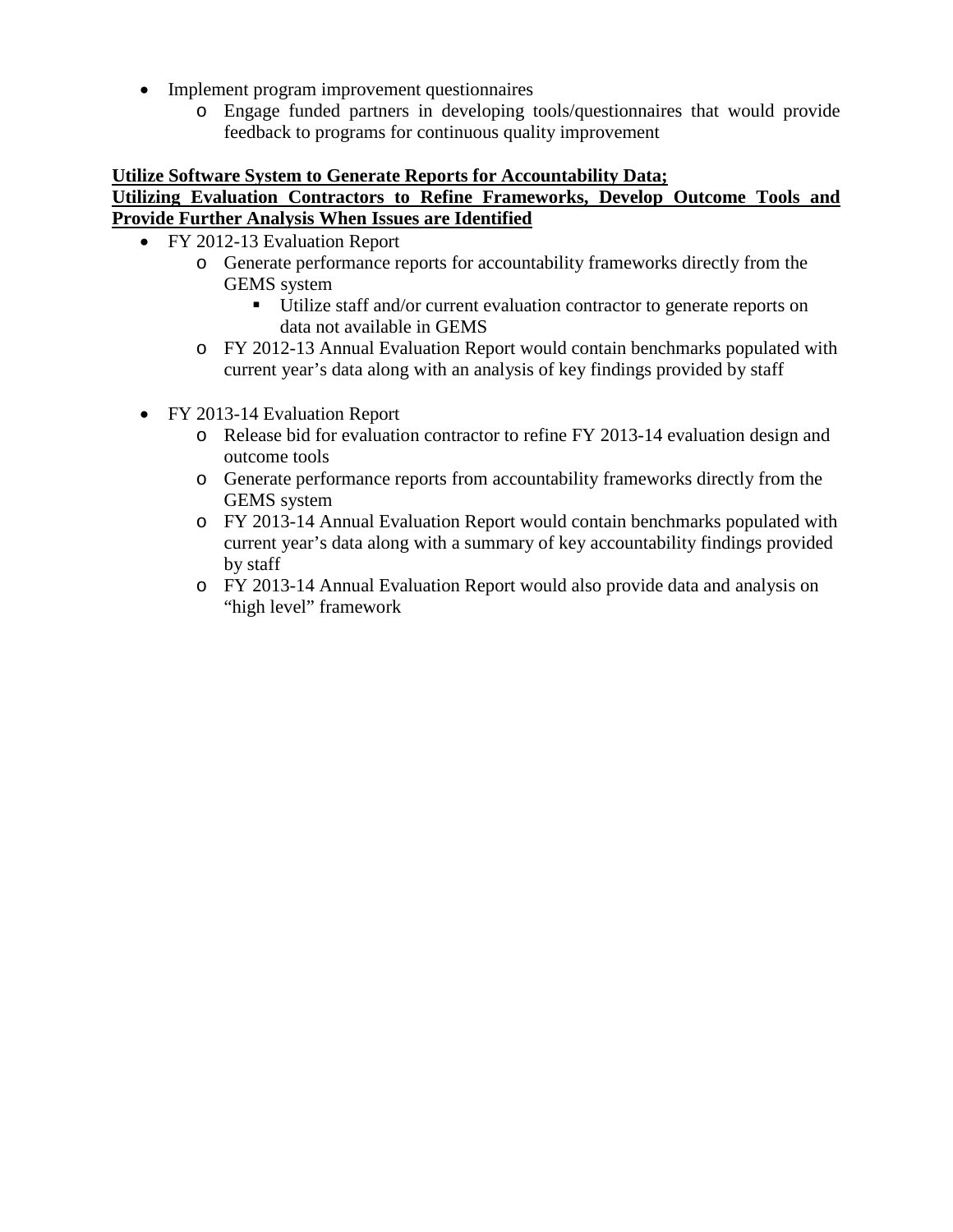#### **OUTCOME (s):**

**Parents have the tools, resources and supports for healthy attachments and positive interactions with their children, e.g. knowledge of early childhood development, their role in promoting healthy development, access to community supports; and**

**Parents are linked with the services they need and other resources they are eligible for (e.g. food stamps, subsidized housing)**

**FUNDED PROGRAMS:** Service Coordination & Case Management ; Prenatal Care & Support; Triple P; 2-1-1; Benefits Calculator, Kit for New Parents, Community Resource and Referral

|                                          | <b>EVALUATION CRITERIA</b>                                                                                               | <b>CRITERIA FOR SUCCESS/BENCHMARKS</b><br>(FY 12-13)                                                                                                                         | <b>SOURCES OF INFORMATION</b>                                           | <b>EVALUATION REPORT</b><br><b>FY 11-12 BENCHMARKS</b><br>(TARGETS)                                                                                               |
|------------------------------------------|--------------------------------------------------------------------------------------------------------------------------|------------------------------------------------------------------------------------------------------------------------------------------------------------------------------|-------------------------------------------------------------------------|-------------------------------------------------------------------------------------------------------------------------------------------------------------------|
|                                          | <b>Funding allocation</b>                                                                                                | FY 12-13 - \$910,000                                                                                                                                                         |                                                                         | FY 11-12 - \$\$1,245,560                                                                                                                                          |
| Service Coordination and Case Management | Are families receiving<br>assistance accessing needed<br>basic services?                                                 | 1.608 families will receive service coordination/case<br>management support to access needed basic<br>services through NfLs or Countywide Service<br>contracts.              | GEMS-Core and group participant<br>data                                 | 1413 families will receive service<br>coordination/case management<br>support to access needed basic<br>services through NfLs or<br>Countywide Service contracts. |
|                                          | Are families being connected<br>to services to address<br>identified family needs?                                       | NfL/Provider staff report parents being able to<br>GEMS - outcome data (Service<br>access referred service 90% of the time.<br>Coordination/Case Management<br>Staff Survey) |                                                                         | NfL/Provider staff report parents<br>being able to access referred<br>service 90% of the time.                                                                    |
|                                          | Do parents report improved<br>knowledge, confidence, and<br>ability to solve problems?                                   | 80% of families report improved knowledge,<br>confidence, and ability to solve problems                                                                                      | GEMS - outcome data (Service<br>Coordination/Case Management<br>Survey) | 70% of families report improved<br>knowledge, confidence, and ability<br>to solve problems                                                                        |
|                                          | Are parents reporting<br>improved social connections<br>and ties?                                                        | 80% of parents report improved social connections<br>and ties                                                                                                                | GEMS - outcome data (Service<br>Coordination/Case Management<br>Survey) | 70% of parents report improved<br>social connections and ties                                                                                                     |
|                                          | Are parents improving in their<br>parent/child interactions?<br>(Knowledge of Parenting and<br><b>Child Development)</b> | 80% of parents will improve in their parent/child<br>interactions                                                                                                            | GEMS - outcome data (Service<br>Coordination/Case Management<br>Survey) | 70% of parents will improve in their<br>parent/child interactions                                                                                                 |



**SAMPLE** 

**FY 2012-13** CURRENT FRAMEWORKS

ATTACHMENT A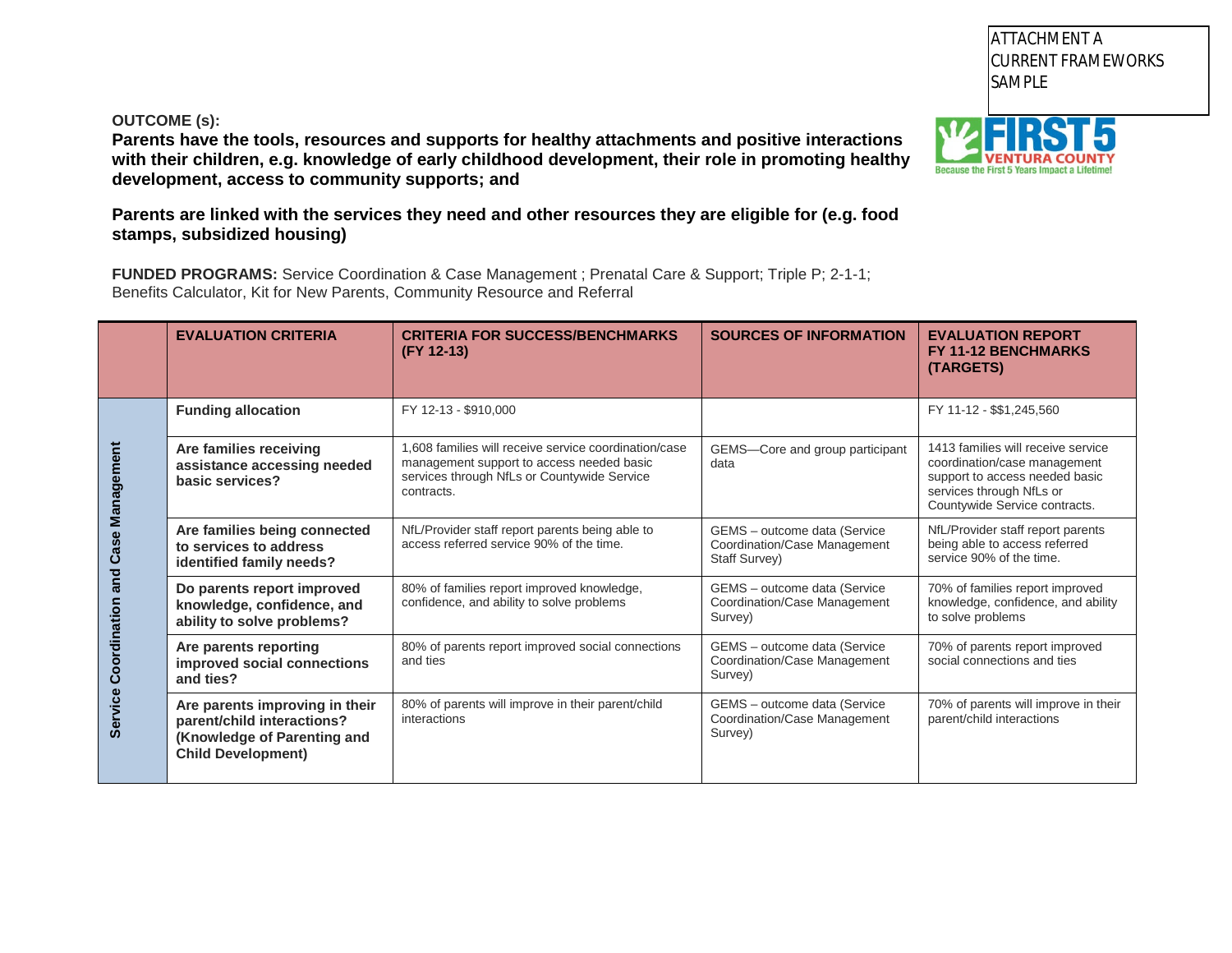# **Early Childhood System and Partnerships**

- First 5 Ventura County creates the infrastructure for an integrated Early Childhood System
- Community organizations and agencies dedicate resources to early childhood systems

| <b>Indicators for Success</b>                                                                                   | <b>Accountability Measures</b>                                                                                                                                                                                                                                                                                                                                                                                                                                                                                                                                                                                                                                                                                                                                         |
|-----------------------------------------------------------------------------------------------------------------|------------------------------------------------------------------------------------------------------------------------------------------------------------------------------------------------------------------------------------------------------------------------------------------------------------------------------------------------------------------------------------------------------------------------------------------------------------------------------------------------------------------------------------------------------------------------------------------------------------------------------------------------------------------------------------------------------------------------------------------------------------------------|
| <b>Integrated Services</b><br><b>Parent as Leaders</b><br><b>Partnerships</b><br><b>Community Based Systems</b> | Services target the most vulnerable children<br>$\bullet$<br>Allocation of resources is based on need factors<br>$\bullet$<br>Neighborhoods for Learning, regional health professionals and other countywide strategies work together<br>$\bullet$<br>to form a net of services and supports for children and families<br>Family needs and strengths are assessed. Needs are addressed through multiple integrated and<br>$\bullet$<br>coordinated services.<br>Funded partners have protocols for referral and follow-up<br>$\bullet$<br>Parents are empowered as their child's first and most important teacher<br>Neighborhoods for Learning are governed by their community<br>Community partnerships support services, environments, and transitions for children |
|                                                                                                                 | Services are based and delivered in the community<br>$\bullet$                                                                                                                                                                                                                                                                                                                                                                                                                                                                                                                                                                                                                                                                                                         |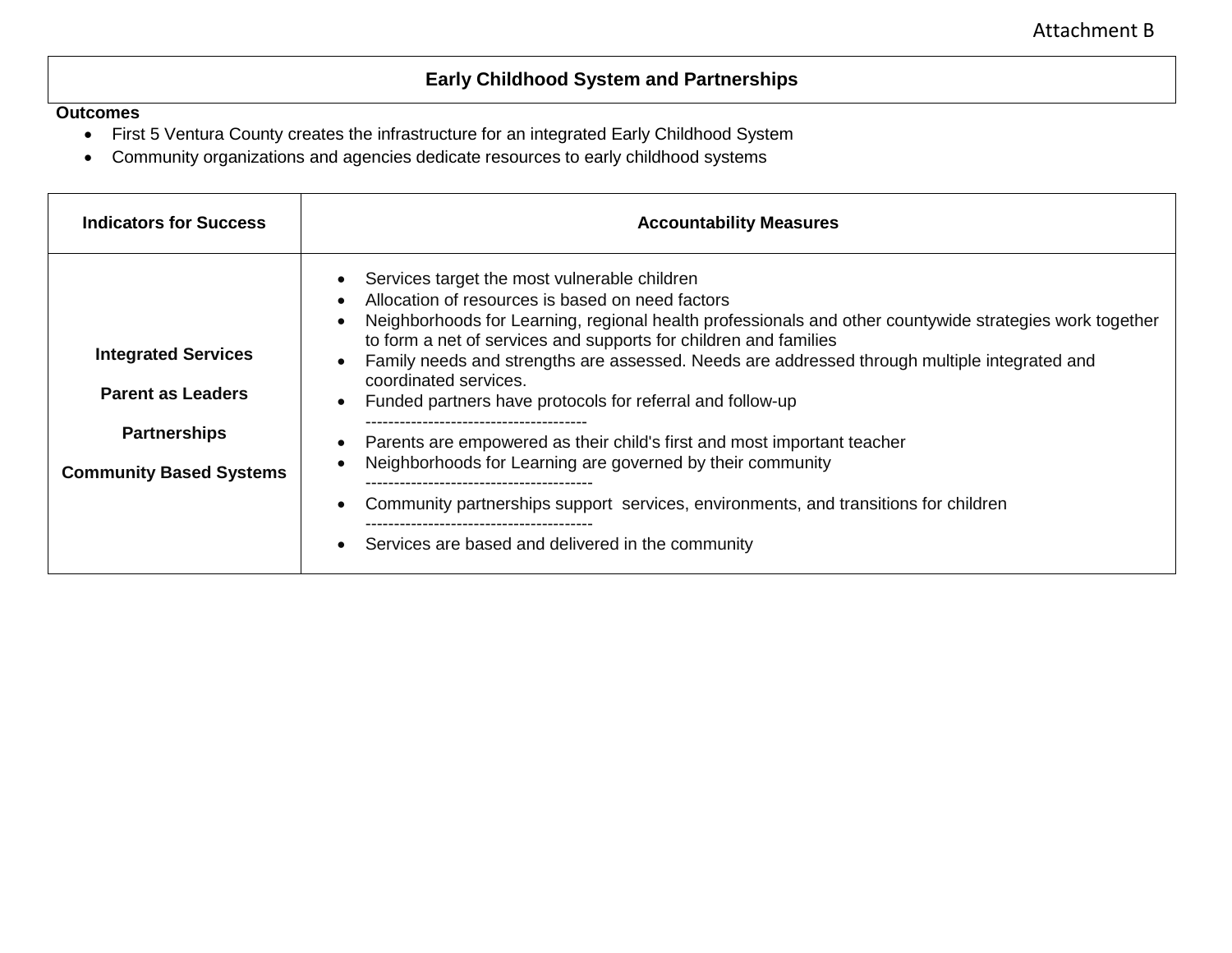## **Children are developing thelang[uag](#page-5-0)e and social emotional skills they need to succeed in school**

- Parents are engaging children in early learning and are reading to their children often, form an early age
- Children participate in quality preschool

| <b>Strategies</b>                                                                                                                                                                       | Investments/<br><b>Funded</b><br><b>Programs</b>                                                | FY 2013-14<br><b>Accountability Targets</b>                                                                                                              | FY 2012-13<br><b>Benchmarks/Targets</b>                                                                                                 |
|-----------------------------------------------------------------------------------------------------------------------------------------------------------------------------------------|-------------------------------------------------------------------------------------------------|----------------------------------------------------------------------------------------------------------------------------------------------------------|-----------------------------------------------------------------------------------------------------------------------------------------|
| <b>Early Learning for Parents and</b><br><b>Children Together (PACT)</b><br>Parents or caregivers participate<br>with their children in First 5 early                                   | Neighborhoods<br>$\bullet$<br>for Learning<br>Mixteco<br>$\bullet$<br>Indigenous                | xx parents/caregivers will<br>participate with their children in<br>First 5 funded early learning<br>activities.                                         | 2,156 parents/caregivers participated in early<br>learning activities.                                                                  |
| learning activities<br>Children are reached in the early<br>years $(0-3)$                                                                                                               | Community<br>Organizing<br>Project<br>(MICOP                                                    | xx% of children in First 5 funded<br>early learning activities will be ages<br>$0 - 3.$                                                                  | 70% of children in First 5 funded early learning<br>activities are ages<br>$0 - 3.$                                                     |
| <b>Preschool</b><br>Children attend preschool as a                                                                                                                                      | Neighborhoods<br>$\bullet$<br>for Learning                                                      | xx children will attend First 5<br>funded preschools                                                                                                     | 1,311 children attended First 5 funded<br>preschools                                                                                    |
| result of First 5 funding and are<br>prepared to enter kindergarten<br>Preschools are of high quality<br>Capacity building efforts result in<br>$\bullet$<br>a more qualified workforce | Preschool<br>$\bullet$<br>Expansion<br><b>Quality Rating</b><br>$\bullet$<br>and<br>Improvement | xx% of children will achieve<br>"building or integrating level" on<br>measures of social and cognitive<br>development as measured by<br><b>DRDP 2010</b> | 75% of children achieved "building or integrating<br>level" on measures of social and cognitive<br>development as measured by DRDP 2010 |
| Licensed capacity increases                                                                                                                                                             | System (QRIS)                                                                                   | xx early education programs will<br>participate in QRIS <sup>1</sup>                                                                                     | 60% of First 5 funded preschools spaces are<br>"good" or "excellent" quality                                                            |
|                                                                                                                                                                                         |                                                                                                 | xx of participating preschools will<br>rate at the top two tiers of quality <sup>2</sup>                                                                 |                                                                                                                                         |
|                                                                                                                                                                                         | <b>CARES Plus</b>                                                                               | xx additional early education<br>teachers will complete<br>requirements for AA or BA degree                                                              | 10 additional early education teachers will<br>complete requirements for AA or BA degree                                                |
|                                                                                                                                                                                         | <b>CILF</b>                                                                                     | x additional CILF loan will be<br>issued to increase licensed<br>capacity                                                                                | **New in FY13-14**                                                                                                                      |

<span id="page-5-1"></span><span id="page-5-0"></span><sup>&</sup>lt;sup>1</sup> Target at end of 2015: 79 early education programs participate in QRIS, representing 11% of programs serving the RTT target population in Ventura County<br><sup>2</sup> Target at end of 2015: 55 early education programs who partic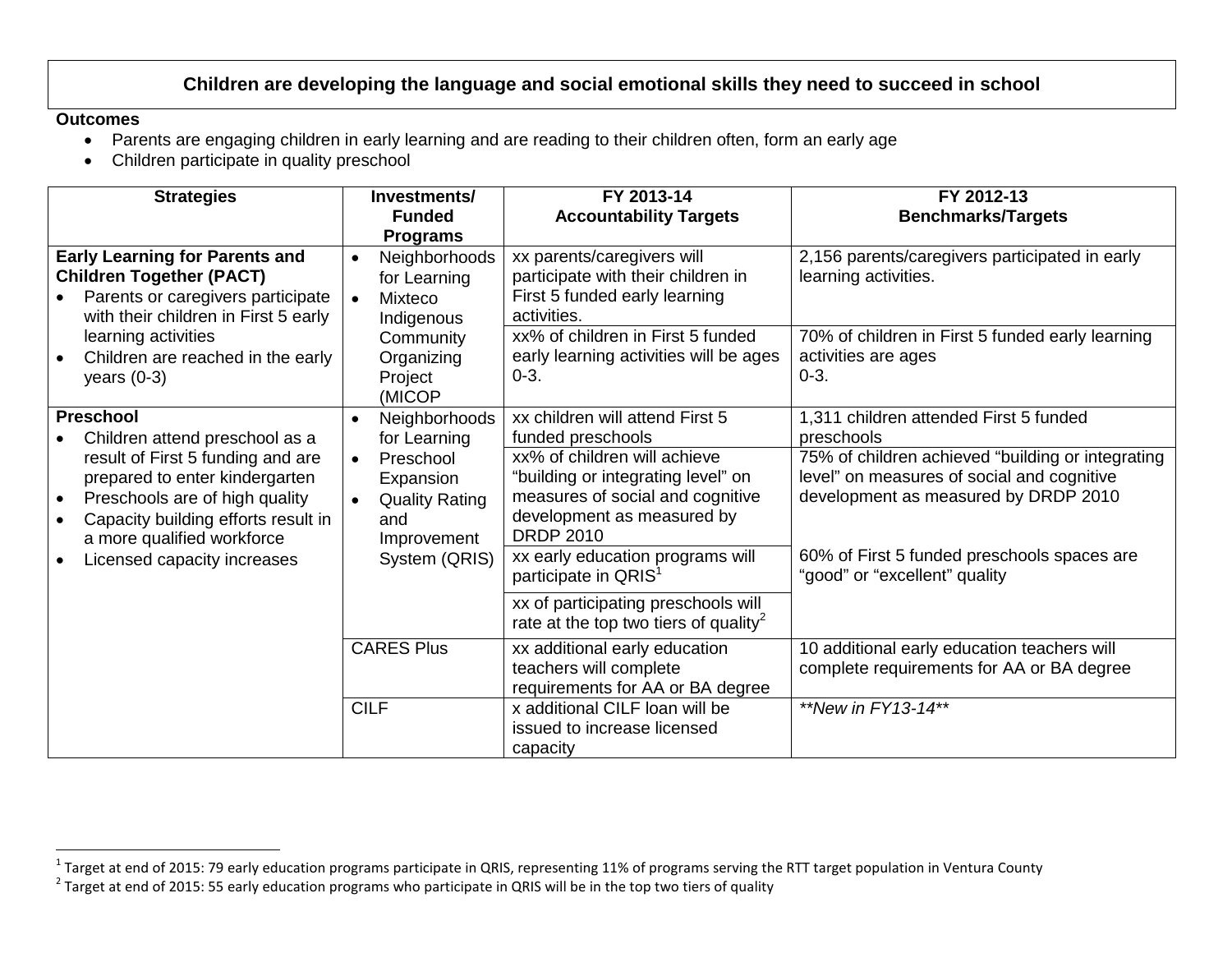## **Children are healthy**

- Children have a medical home where they regularly receive preventive care, inclusive of well child check-ups, developmental screenings and parent education
- Children have good nutrition and physical activity practices necessary to prevent and combat childhood obesity
- Children receive oral health preventive care and treatment services
- Children with special needs (inclusive of social/emotional) receive intervention as early as possible in inclusive, "mainstreamed" settings, e.g. family literacy programs, preschools

| <b>Strategies</b>                                               | Investments/          | FY 2013-14                                                    | FY 12-13                                        |
|-----------------------------------------------------------------|-----------------------|---------------------------------------------------------------|-------------------------------------------------|
|                                                                 | <b>Funded</b>         | <b>Accountability Targets</b>                                 | <b>Benchmarks/Targets</b>                       |
|                                                                 | <b>Programs</b>       |                                                               |                                                 |
| <b>Access to Health Care Services</b>                           | Regional<br>$\bullet$ | xx% of children lacking health                                | 80% of children lacking health insurance at     |
| Children and families are linked with                           | <b>Health</b>         | insurance at intake will be                                   | NfL intake will be connected with health        |
| and are appropriately utilizing health                          | <b>Professionals</b>  | connected with health insurance                               | insurance enrollment assistance                 |
| care services                                                   | Neighborhoods         | enrollment assistance                                         |                                                 |
|                                                                 | for Learning          | xx% of children reporting on                                  | 70% of children enrolled or reenrolled in       |
|                                                                 |                       | intake of not having a regular                                | insurance coverage will be linked to a medical  |
|                                                                 |                       | doctor will be linked to a                                    | home                                            |
|                                                                 |                       | medical home                                                  | 80% of children reporting on intake of not ever |
|                                                                 |                       | xx% of children reporting on                                  | having had a dental exam will be referred for   |
|                                                                 |                       | intake of not ever having had a                               | services                                        |
|                                                                 |                       | dental exam will be referred for                              |                                                 |
|                                                                 |                       | services                                                      |                                                 |
|                                                                 |                       | xx% of children reporting on                                  |                                                 |
|                                                                 |                       | intake of not ever having had a                               |                                                 |
|                                                                 |                       | developmental screening or<br>expressing concerns about their |                                                 |
|                                                                 |                       | child's development will be                                   |                                                 |
|                                                                 |                       | referred for services                                         |                                                 |
| <b>Prenatal Services</b>                                        | 4 P's Plus            | xx women will receive screening                               | 1,600 women will receive screening for          |
| Women are screened during the                                   |                       | for prenatal risks using the 4Ps+                             | prenatal risks using the 4Ps+ Tool              |
| prenatal period for preventable risks                           |                       | Tool                                                          |                                                 |
| such as smoking, alcohol or drug use,                           |                       | xx% of pregnant women who                                     | 70% of pregnant women who are enrolled in       |
| and domestic violence                                           |                       | are enrolled in case                                          | case management services continued to           |
| Women who screen positive continue                              |                       | management services will                                      | receive intensive support throughout            |
| to receive support throughout their                             |                       | continue to receive intensive                                 | pregnancy and the early prenatal period.        |
| pregnancies                                                     |                       | support throughout pregnancy                                  |                                                 |
|                                                                 |                       | and the early prenatal period.                                |                                                 |
| <b>Nutrition and Physical Activity</b><br>Regional<br>$\bullet$ |                       | xx families will attend                                       | 300 families attended workshops on child        |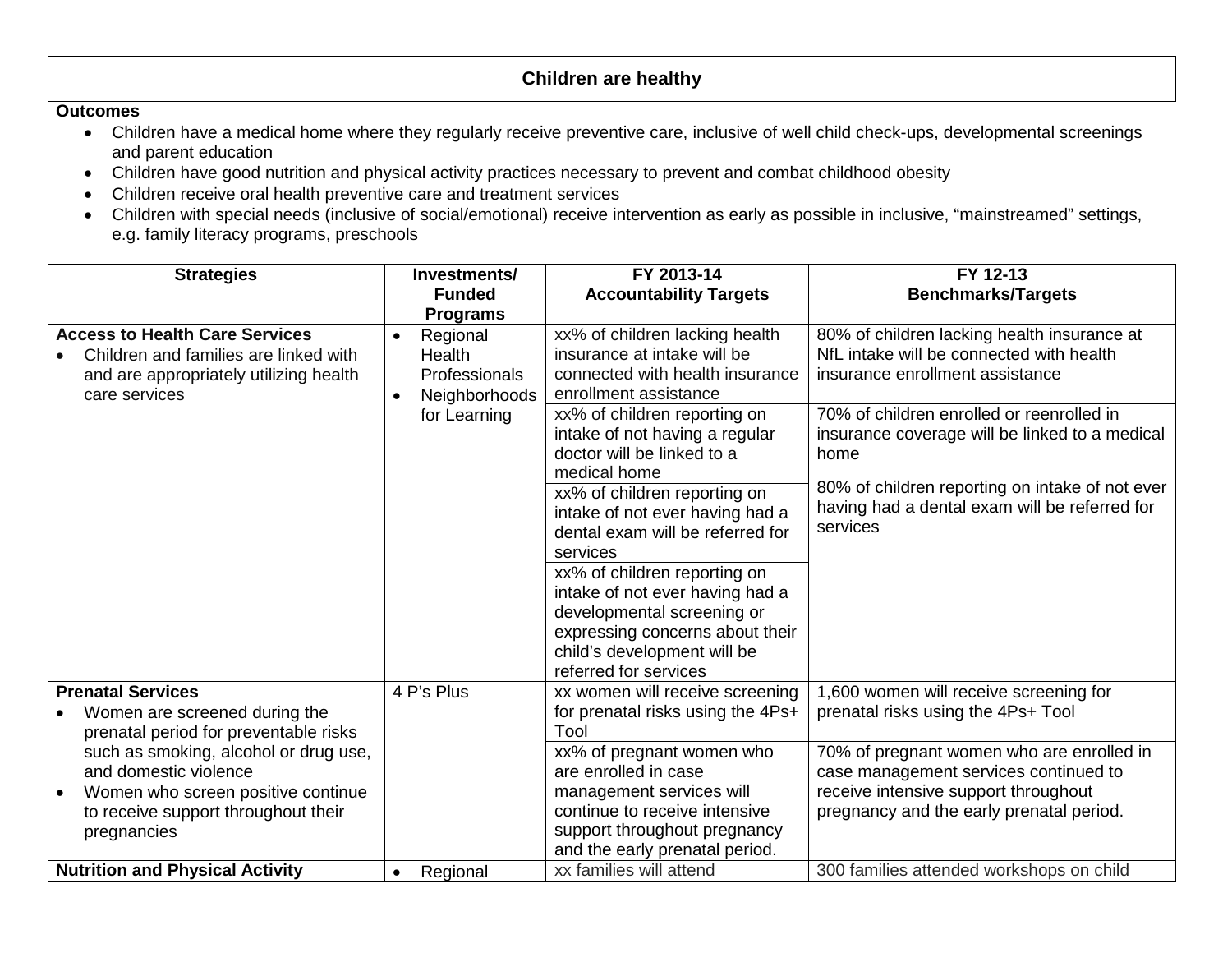| Families receive information about<br>good nutrition and physical activity<br>First 5 funded programs are serving<br>$\bullet$<br>healthy food and include physical<br>activity into their programming<br>Community partners support good<br>$\bullet$<br>nutrition, physical activity, and<br>breastfeeding                                                                                                             | Health<br>Professionals<br>Neighborhoods<br>$\bullet$<br>for Learning                                                                                              | workshops on child nutrition and<br>physical activity, with a focus on<br>families from Oxnard Plains and<br>the Santa Clara Valley<br>100% of funded programs will<br>adopt and adhere to First 5<br>standards for nutrition and<br>physical activity                                                                                                                                          | nutrition and physical activity, with a focus on<br>families from Oxnard Plains and the Santa<br><b>Clara Valley</b><br>100% of funded programs adopt and adhere<br>to First 5 standards for nutrition and physical<br>activity                                                                                                                                                                                                                 |
|--------------------------------------------------------------------------------------------------------------------------------------------------------------------------------------------------------------------------------------------------------------------------------------------------------------------------------------------------------------------------------------------------------------------------|--------------------------------------------------------------------------------------------------------------------------------------------------------------------|-------------------------------------------------------------------------------------------------------------------------------------------------------------------------------------------------------------------------------------------------------------------------------------------------------------------------------------------------------------------------------------------------|-------------------------------------------------------------------------------------------------------------------------------------------------------------------------------------------------------------------------------------------------------------------------------------------------------------------------------------------------------------------------------------------------------------------------------------------------|
|                                                                                                                                                                                                                                                                                                                                                                                                                          | F5VC                                                                                                                                                               | xx Community partners will<br>target physical activity<br>programming to children under                                                                                                                                                                                                                                                                                                         | 2 Park and Recreation Departments will target<br>physical activity programming to children<br>under 5                                                                                                                                                                                                                                                                                                                                           |
|                                                                                                                                                                                                                                                                                                                                                                                                                          |                                                                                                                                                                    | xx hospitals will have identified<br>gaps in breastfeeding<br>policies/resources and begin<br>acting upon those gaps<br>xx large employers will make<br>information on breastfeeding,<br>workplace and community<br>resources available to pregnant<br>employees and/or their partners<br>xx restaurants will participate in<br>Good for Kids and offer healthy<br>food choices on their menu   | 8 hospitals will have identified gaps in<br>breastfeeding policies/resources and begin<br>acting upon those gaps<br>5 large employers will make information on<br>breastfeeding, workplace and community<br>resources available to pregnant employees<br>and/or their partners<br>** NEW in FY2013-14**                                                                                                                                         |
| <b>Oral Health Services</b><br>Children receive preventive oral<br>health services, exams and dental<br>treatment as a result of First 5 funding<br>Parents receive education on oral<br>$\bullet$<br>health for their children<br>Children in all areas of Ventura<br>$\bullet$<br>County are reached<br>The capacity of the oral health care<br>$\bullet$<br>system to address unmet needs for<br>children is expanded | Santa Barbara-<br>$\bullet$<br>Ventura<br>Counties<br><b>Dental Care</b><br>Foundation<br>Clinicas del<br>Camino Real<br>Ventura<br><b>County Public</b><br>Health | xx fluoride varnish applications<br>will be delivered to children in<br>preschools, family resource<br>centers, medical offices, or<br>clinics.<br>xx children will receive oral<br>health treatment services (e.g.,<br>dental exams, x-rays, fillings)<br>xx parents/guardians will<br>receive preventive oral health<br>education<br>Children served are<br>proportionally distributed across | 15,110 fluoride varnish applications will be<br>delivered to children in preschools, family<br>resource centers, medical offices, or clinics.<br>983 children will receive oral health treatment<br>services (e.g., dental exams, x-rays, fillings)<br>3000 parents/guardians will receive<br>preventive oral health and nutrition education<br>Children served are proportionally distributed<br>across the county and reflective of high need |
|                                                                                                                                                                                                                                                                                                                                                                                                                          |                                                                                                                                                                    | the county and reflective of high<br>need areas<br>xx clinics with lower participant                                                                                                                                                                                                                                                                                                            | areas<br>5 low producing clinics will increase the                                                                                                                                                                                                                                                                                                                                                                                              |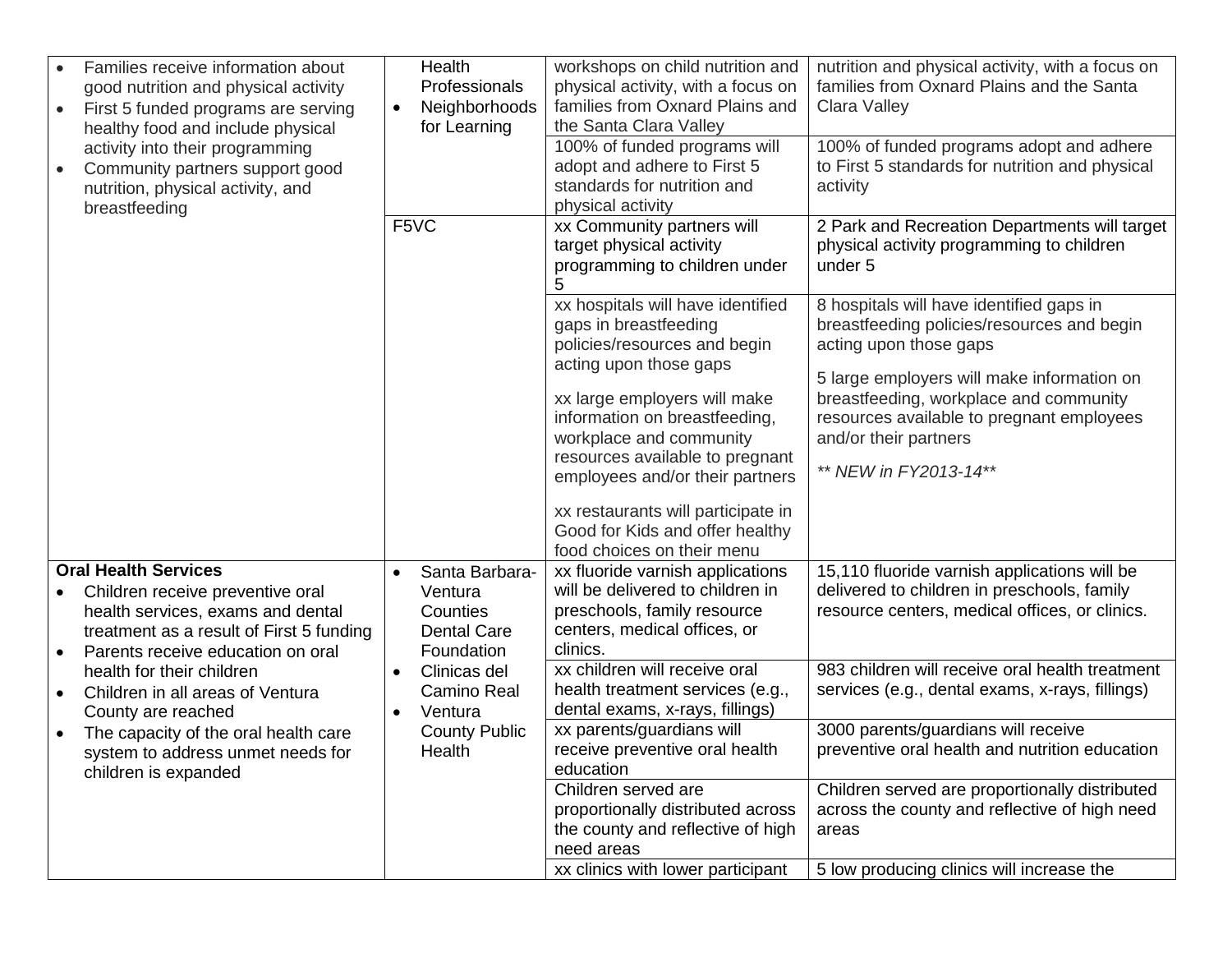|                                                                                                                                                                                          |                                                                                                 | numbers will increase the<br>number of fluoride varnish<br>applications by 50%.                                                                                          | number of fluoride varnish applications by<br>50%.                                                                                                                                                                                                    |
|------------------------------------------------------------------------------------------------------------------------------------------------------------------------------------------|-------------------------------------------------------------------------------------------------|--------------------------------------------------------------------------------------------------------------------------------------------------------------------------|-------------------------------------------------------------------------------------------------------------------------------------------------------------------------------------------------------------------------------------------------------|
|                                                                                                                                                                                          | Santa Barbara-<br><b>Ventura Counties</b><br><b>Dental Care</b><br>Foundation                   | xx new volunteer dentists will be<br>recruited to provide oral risk<br>assessments and fluoride<br>varnish to children at scheduled<br>community events                  | 15 new volunteer dentists will be recruited to<br>provide oral risk assessments and fluoride<br>varnish to children at scheduled community<br>events                                                                                                  |
| <b>Developmental Screening</b><br>Children are screened for<br>developmental delays as early as<br>possible<br>Children are appropriately referred for<br>follow-up assessment and early | Ventura<br>$\bullet$<br><b>County Public</b><br>Health -<br>Regional<br>Health<br>Professionals | xx children will receive<br>developmental screening<br>through the NfLs or at<br>participating clinic sites                                                              | 800 children will receive<br>developmental screening through the NfLs<br>4,000 children will receive<br>developmental screenings at<br>participating clinic sites                                                                                     |
| intervention services<br>The capacity to conduct universal<br>screenings, referrals and follow-up                                                                                        | Landon<br>$\bullet$<br>Pediatric<br>Foundation                                                  | xx% of children screened will be<br>2 years of age or less (<24<br>months)                                                                                               | 60% of children screened will be 2 years of<br>age or less (<24 months)                                                                                                                                                                               |
| services is built and increases.                                                                                                                                                         |                                                                                                 | 100% of children screening<br>positive for a developmental<br>concern will be referred to<br>follow-up assessment and early<br>intervention services                     | 80% of children screening positive for a<br>developmental concern will be referred to<br>follow-up assessment and early intervention<br>services.<br>80% of children referred will be confirmed to<br>be eligible for services                        |
|                                                                                                                                                                                          |                                                                                                 | xx parents will receive<br>individualized navigation<br>support as a result of<br>developmental screening                                                                | 168 parents will receive individualized<br>navigation support as a result of<br>developmental screening                                                                                                                                               |
|                                                                                                                                                                                          |                                                                                                 | xx children will be served and<br>mainstreamed into community-<br>based services and programs.                                                                           | 120 children will be served and mainstreamed<br>into community-based services and programs                                                                                                                                                            |
|                                                                                                                                                                                          |                                                                                                 | xx% of County Ambulatory Care<br>clinics will receive training on<br>universal developmental<br>screenings and incorporate<br>screening into routine well-child<br>exams | 71% of County Ambulatory Care clinics will<br>incorporate developmental screening into<br>routine well-child exams<br>78% of County Ambulatory Care clinics will<br>receive training on universal developmental<br>screenings and on autism screening |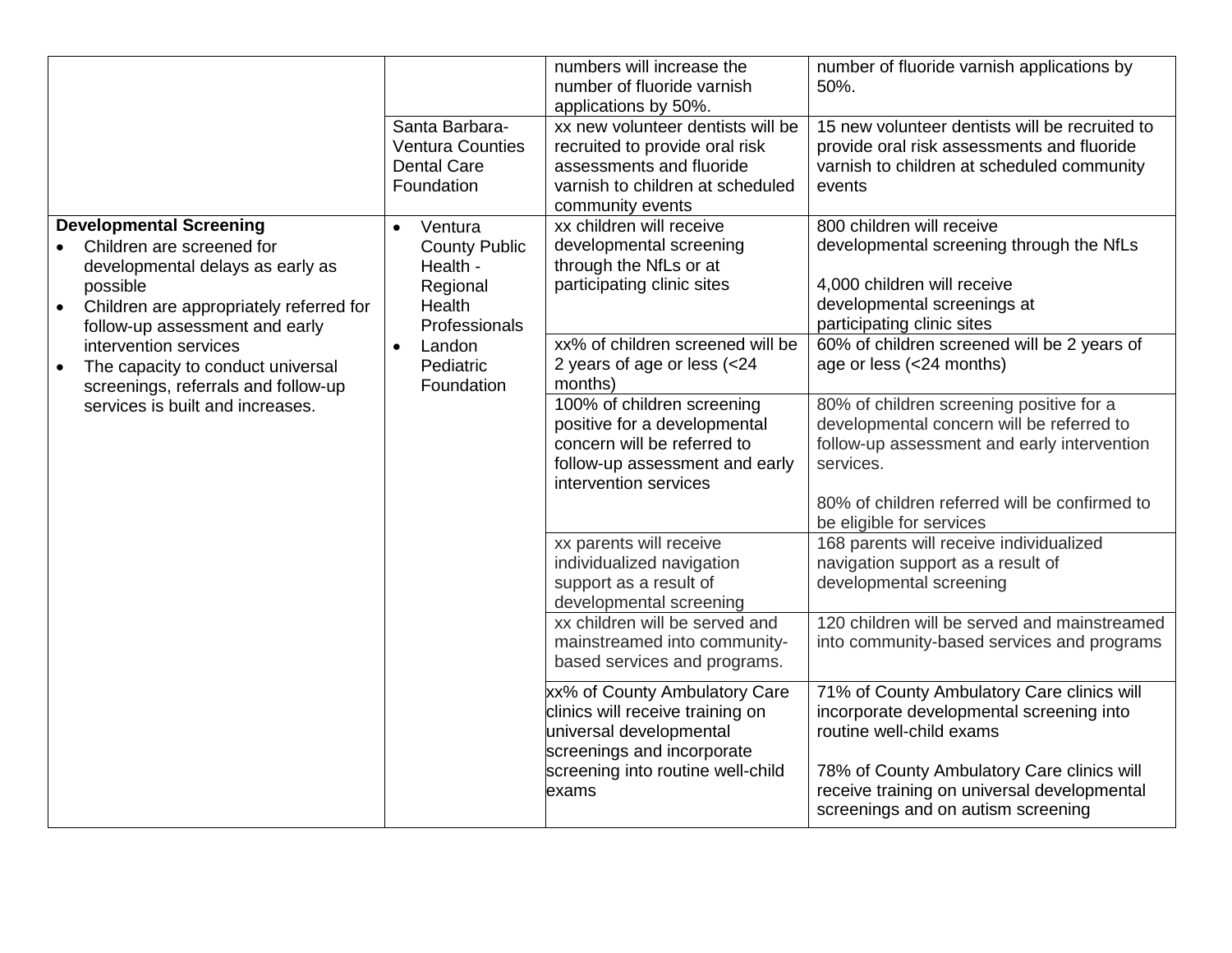## **Families are strong**

- Parents have the tools, resources and supports for healthy attachments and positive interactions with their children, e.g. knowledge of early childhood development, their role in promoting healthy development, access to community supports;
- Parents are linked with the services they need and other resources they are eligible for (e.g. food stamps, subsidized housing)

| <b>Strategies</b>                                                                                                                                                                   | <b>Investments/Funded</b>                                                                                                                                                                                                           | FY 2013-14                                                                                                                                                                                                   | FY 12-13                                                                                                                                                                                                                                                                                                                                                                                                         |
|-------------------------------------------------------------------------------------------------------------------------------------------------------------------------------------|-------------------------------------------------------------------------------------------------------------------------------------------------------------------------------------------------------------------------------------|--------------------------------------------------------------------------------------------------------------------------------------------------------------------------------------------------------------|------------------------------------------------------------------------------------------------------------------------------------------------------------------------------------------------------------------------------------------------------------------------------------------------------------------------------------------------------------------------------------------------------------------|
|                                                                                                                                                                                     | <b>Programs</b>                                                                                                                                                                                                                     | <b>Accountability Targets</b>                                                                                                                                                                                | <b>Benchmarks/Targets</b>                                                                                                                                                                                                                                                                                                                                                                                        |
| <b>Service Coordination and Case</b><br><b>Management</b><br>Families receive assistance<br>accessing needed services                                                               | Neighborhoods for<br>Learning<br><b>Regional Health</b><br>Professionals                                                                                                                                                            | xx families will receive service<br>coordination/case management<br>support to access needed<br>services<br>Funded partner staff report<br>parents being able to access<br>referred service xx% of the time. | 1,608 families will receive service<br>coordination/case management support to<br>access needed basic services through NfLs or<br>Countywide Service contracts.<br>NfL/Provider staff report parents being able to<br>access referred service 90% of the time.                                                                                                                                                   |
| <b>Parent Education and Support</b><br>Parents or caregivers participate in<br>First 5 parent education activities<br>related to early childhood health,<br>development, and safety | Neighborhoods for<br>$\bullet$<br>Learning<br><b>MICOP</b><br><b>Ventura County</b><br>$\bullet$<br>Public Health -<br><b>Regional Health</b><br>Professionals<br><b>Ventura County</b><br><b>Behavioral Health</b><br>$-$ Triple P | xx parents or caregivers will<br>participate in First 5 parent<br>education activities related to<br>early childhood health,<br>development, and safety.                                                     | 556 parents will receive quality<br>information/education about early childhood<br>health, healthy development and child safety<br>through VCPH Health Educators or MICOP<br>Promotoras<br>2,400 parenting tip sheets will be distributed to<br>parents with children $0 - 5$ (Level II)<br>300 parents will participate in intensive<br>parenting education support services (Level III)<br>with trained staff. |
|                                                                                                                                                                                     |                                                                                                                                                                                                                                     | Xx% parents will report a<br>reduction in their child's<br>symptoms or problem behaviors                                                                                                                     | 80% of children who receive<br>targeted intensive family<br>interventions (Level IV) show<br>reductions in problem symptoms and problem<br>behaviors<br>80% of families who receive<br>targeted intensive family<br>interventions (Level IV)<br>demonstrate improved parental<br>relationships and improved developmental<br>functioning                                                                         |